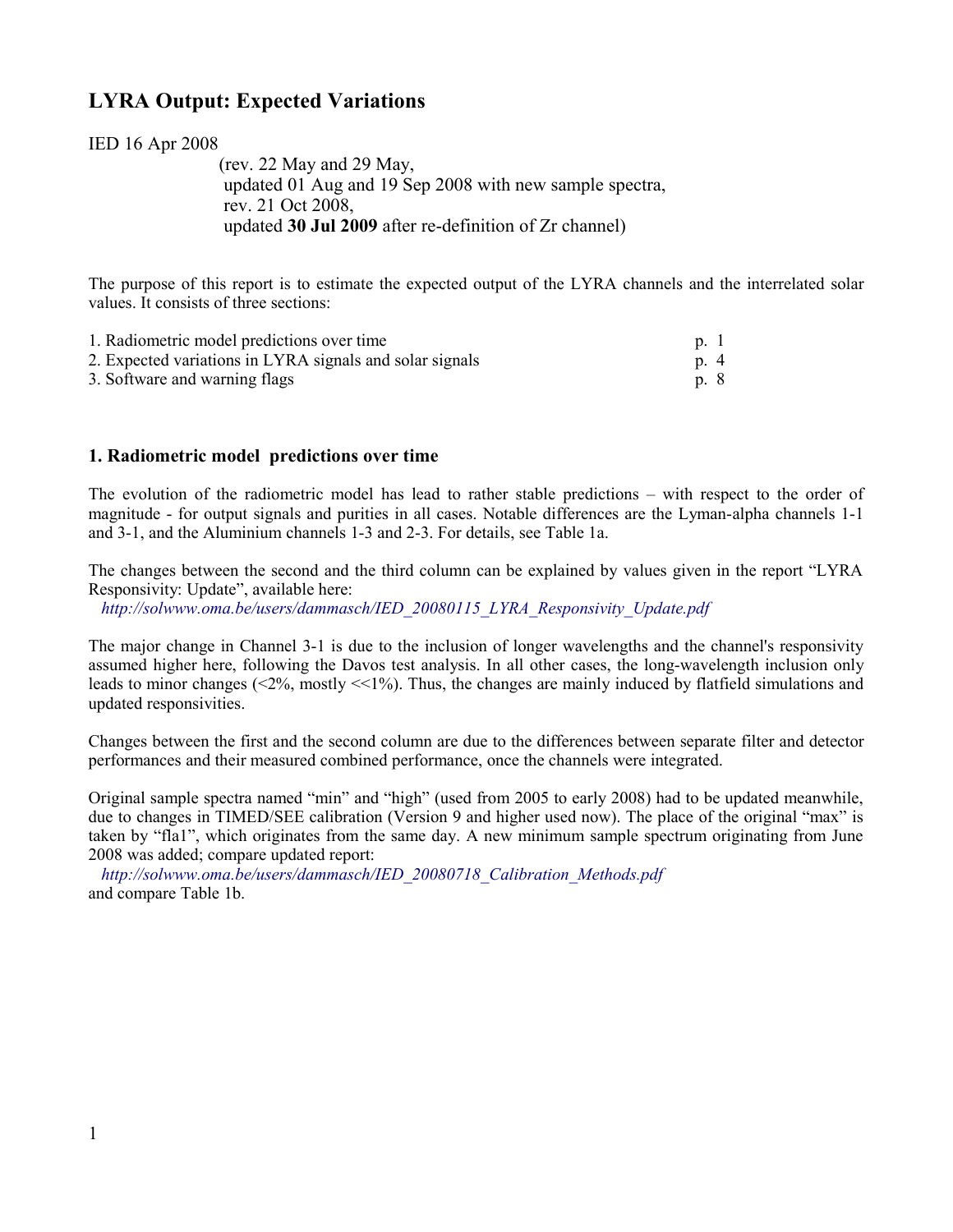------------------------|-------------------------|----------------------- *channel* | | "min" "high" 2005 | "min" "high" 2006 | "min" "high" 2007 ------------------------|-------------------------|------------------------ *1-1 Lyman XN + MSM12* 0.139 (37%) 0.161 (44%) | 0.240 (24%) 0.267 (30%) | 0.294 (23%) 0.325 (29%) | | *1-2 Herzberg + PIN10* 12. 75 (86%) 12.77 (86%) | 12.57 (83%) 12.59 (83%) | 11.65 (84%) 11.66 (84%) | | *1-3 Aluminium + MSM11* 0.120 (61%) 5.264 ( 3%) | 0.086 (58%) 4.945 ( 3%) | 0.066 (61%) 3.923 ( 3%) | | *1-4 Zr(300nm) + AXUV20D* 0.530 (99%) 15.37(100%) | 0.699(100%) 19.09(100%) | 0.608(100%) 16.30(100%) | | | | *2-1 Lyman XN + MSM21* 0.115 (39%) 0.135 (46%) | 0.104 (21%) 0.114 (26%) | 0.103 (23%) 0.114 (29%) | | *2-2 Herzberg + PIN11* 13. 80 (83%) 13.82 (83%) | 13.75 (84%) 13.76 (84%) | 12.48 (84%) 12.49 (84%) | | *2-3 Aluminium + MSM15* 0.127 (73%) 3.821 ( 6%) | 0.074 (59%) 3.837 ( 3%) | 0.059 (62%) 3.059 ( 3%) | | *2-4 Zr(150nm) + MSM19* 0.111 (99%) 2.878(100%) | 0.094(100%) 2.772(100%) | 0.083(100%) 2.399(100%) | | | | *3-1 Lyman N+XN + AXUV20A* 0.132 (46%) 0.156 (54%) | 0.113 (81%) 0.148 (84%) | 0.261 (31%) 0.293 (38%) | | *3-2 Herzberg + PIN12* 10. 02 (85%) 10.22 (85%) | 10.15 (83%) 10.16 (83%) | 10.02 (84%) 10.03 (83%) | | *3-3 Aluminium + AXUV20B* 1.072 (75%) 34.95 ( 6%) | 1.090 (72%) 36.83 ( 5%) | 0.918 (73%) 30.29 ( 6%) | | *3-4 Zr(300nm) + AXUV20C* 0.530 (99%) 15.37 (88%) | 0.710(100%) 19.31(100%) | 0.619 (99%) 16.56(100%) ------------------------|-------------------------|------------------------

#### **Table 1a: Expected LYRA channel output signals (in nA), and purities.**

The table demonstrates the evolution of the radiometric model predictions over time. - Each column shows the simulated output after using a solar minimum spectrum ("min") and a solar maximum spectrum ("high") as input, incl. the outputs' purities (%). Purity is defined as the theoretical output of the nominal channel interval relative to the total expected output, i.e., including spectral "contaminations". - The first column shows simulations using separate expected filter and detector performances (status of 2005). The second column shows simulations performed after BESSY 2006 campaigns, with channel configurations fixed as decided (status of 2006). The third column shows simulations using updated responsivities of several nominal bandpasses according to the BESSY 2007 campaign, adjustments due to flatfield simulations, and inclusion of updated longer-wavelength responsivities according to on-ground tests in Davos (status of 2007).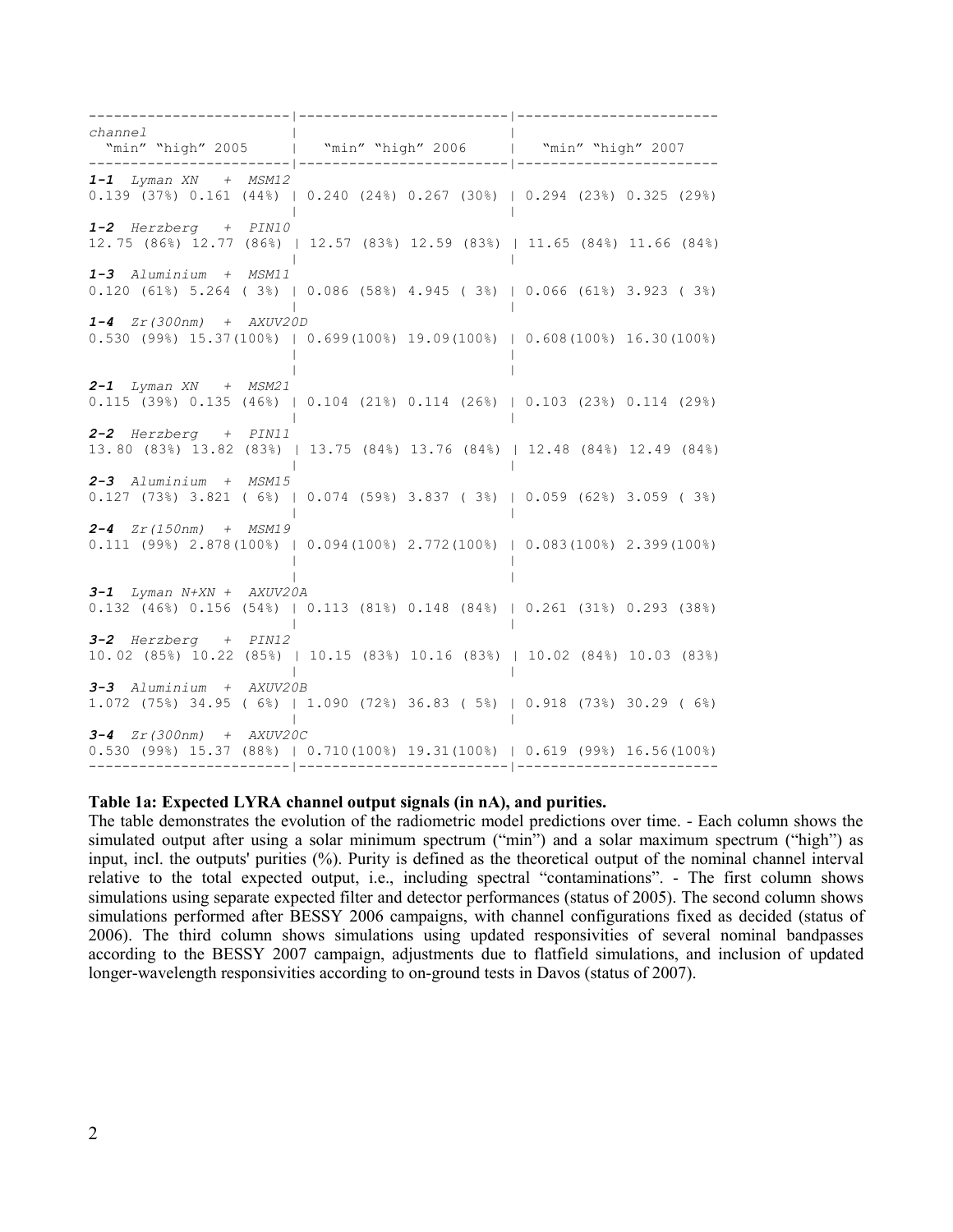The following LYRA Radiometric Model simulation results (status of 2008 and 2009) can only partially be compared to older results above, because they use new "minimal" and "maximal" solar sample spectra. The main differences from 2008 to 2009 are due to the re-definition of the Zr channels, the inclusion of the 0.5 nm value of the TIMED/SEE spectra, and some modifications within the long-wavelength responsivities; for details see the various reports.

|                                          | ch.# filter                                                     | detector l                                       |  | "min" "max" 2008 l                                                                                                                                 |  |  | "min" "max" 2009                                                                                                                          |                                     |
|------------------------------------------|-----------------------------------------------------------------|--------------------------------------------------|--|----------------------------------------------------------------------------------------------------------------------------------------------------|--|--|-------------------------------------------------------------------------------------------------------------------------------------------|-------------------------------------|
| $1 - 1$<br>$1 - 2$<br>$1 - 3$<br>$1 - 4$ | Lyman XN<br>Herzberg<br>Aluminium<br><i>Zr(300nm)</i>           | MSM12<br><i>PIN10</i><br>MSM11<br><i>AXUV20D</i> |  | $0.289$ (25.5%) $0.346$ (32.5%)  <br>10.918 (83.7%) 11.710 (83.8%)  <br>$0.056$ $(87.4\%)$ 1.772 $(8.7\%)$<br>$0.085$ (97.7%) 3.704 (99.9%)        |  |  | $0.283$ $(26.0\%)$ $0.340$ $(33.0\%)$<br>10.918 (83.7%) 11.710 (83.8%)<br>$0.054$ $(86.7)$ 2.079 (7.0)<br>$0.085$ (91.4%) $5.373$ (14.1%) |                                     |
| $2 - 1$<br>$2 - 2$<br>$2 - 3$<br>$2 - 4$ | Lyman XN<br>Herzberg<br>Aluminium<br><i>Zr</i> (150nm)          | MSM21<br><i>PIN11</i><br>MSM15<br><b>MSM19</b>   |  | $0.101$ (25.3%) $0.121$ (32.3%)  <br>11.690 (83.8%) 12.512 (83.9%)  <br>$0.048$ (88.6%) 1.370 (9.7%)  <br>$0.012$ (96.9%) $0.583$ (99.9%)          |  |  | $0.100$ $(25.7%)$ $0.119$ $(32.8%)$<br>11.690(83.8)<br>$0.049$ $(88.6%)$ 1.745 $(7.8%)$<br>$0.012$ $(86.1)$                               | 12.512 (83.9%)<br>$0.787$ $(12.5%)$ |
| $3 - 1$<br>$3 - 2$<br>$3 - 3$<br>$3 - 4$ | Lyman N+XN AXUV20A<br>Herzberg<br>Aluminium<br><i>Zr(300nm)</i> | <i>PIN12</i><br>AXUV20B<br><i>AXUV20C</i>        |  | $0.269$ $(32.6%)$ $0.317$ $(42.2%)$<br>$9.389$ $(83.5%)$ $10.055$ $(83.6%)$  <br>$0.926$ (92.1%) 14.037 (19.7%)  <br>$0.088$ (95.7%) 3.766 (99.9%) |  |  | $0.269$ $(32.5%)$ $0.317$ $(42.1%)$<br>9.389 (83.5%) 10.055 (83.6%)<br>$0.907$ (91.8%) 16.701 (16.1%)<br>$0.087$ (89.4%) 5.375 (14.1%)    |                                     |
|                                          |                                                                 |                                                  |  |                                                                                                                                                    |  |  |                                                                                                                                           |                                     |

### **Table 1b: Expected LYRA total output signals (in nA), and purities.**

When the most recent expectations, as shown here in Table 1b, are compared with earlier expectations in Table 1a, the values are in good agreement for channels 1 and 2, they are somewhat lower for channel 3 (approx. a factor 2 for the maximum signal), and much lower for channel 4 (approx. a factor 4 for the maximum and a factor 8 for the minimum signal). This is caused by calibration changes carried out in the meantime by TIMED/SEE, especially with respect to very short wavelengths (status of 2008). - In the 2009 columns, the inclusion of the shortest TIMED/SEE spectral value in the simulation raises the expected signal in flare situations ("max") in channels \*-3 and \*-4. The re-definition of the Zr channel \*-4 to include only 6-20 nm instead of 1-20 nm lowers its expected purity in flare situations. Channels \*-1 and \*-2 show only minor changes which are due to updates in responsivity.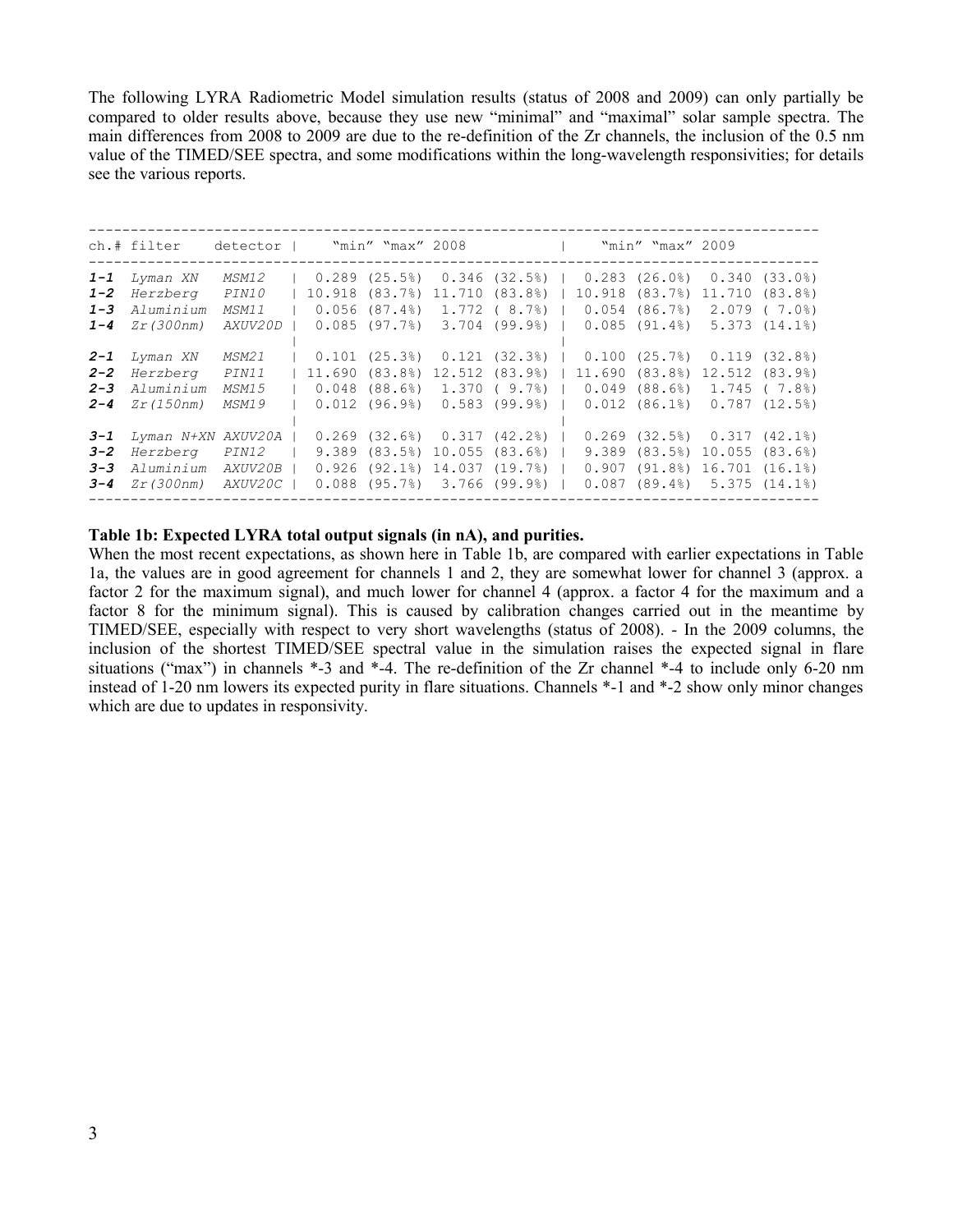# **2. Expected variations in LYRA signals and solar signals**

The radiometric model has been simulated with the help of seven TIMED/SEE and SORCE sample spectra. Results were described in the report "LYRA Calibration Methods: New Channels", available here:  *[http://solwww.oma.be/users/dammasch/IED\\_20090616\\_Calibration\\_Methods.pdf](http://solwww.oma.be/users/dammasch/IED_20090616_Calibration_Methods.pdf)*

The upper and lower boundaries of simulated results can be found in Table 2.

Here are some speculations on the nature of solar signals, and subsequently expected LYRA output:

Statistical analysis of SOHO/SUMER data has shown that radiances follow a log-normal distribution (*Dammasch et al., Space Sci Rev 87, 161-164, 1999*). Transition-region lines display the highest radiance variation, covering several orders of magnitude; chromospheric and coronal lines vary less. This holds for quiet-Sun areas; active regions introduce additional variations, as does the solar cycle.

SUMER is able to observe radiances in 1 arcsec resolution. When observing the Sun as a star, it might be expected that the log-normal variation evens out – given the radiances are evenly distributed. But it can be doubted if this is really the case. For example, SUMER whole disk observations in H I Ly5 (93.7 nm) taken within half a year during the solar minimum in 1996 indeed show little variation. Nevertheless, the effect of (rare) active regions on the irradiance was clearly visible. - SUMER radiance observations of Continuum (<160 nm) or cool neutral lines, like Si I, display less variability than Lyman lines. Therefore, the irradiance can also be expected to vary less. Both Lyman alpha and Continuum emission may react to flares, but this reaction has to be put in relation to their ubiquitous radiation. - On the other hand, plasma monitored by the Aluminium and Zirconium channels, both with a strong X-ray contribution, will be of a rather singular character. Therefore their signal is closer to the logarithmic distribution mentioned above, even when observed all over the Sun, see *lower:upper* boundary relations in Table 2.

| ch.     | total / nA<br>. _ _ _ _ _ _ _ _ _ _ | pure / nA       | solar / $(W m-2)$<br>. _ _ _ _ _ _ _ _ _ _ _ _ _ _ |
|---------|-------------------------------------|-----------------|----------------------------------------------------|
| $1 - 1$ | [0.283, 0.340]                      | [0.074, 0.112]  | [0.0061, 0.0093]                                   |
| $1 - 2$ | [10.918, 11.710]                    | [9.143, 9.816]  | [0.4454, 0.4764]                                   |
| $1 - 3$ | [0.054, 2.079]                      | [0.047, 0.147]  | [0.0017, 0.0057]                                   |
| $1 - 4$ | [0.085, 5.373]                      | [0.078, 0.757]  | [0.0006, 0.0034]                                   |
| $2 - 1$ | [0.100, 0.119]                      | [0.026, 0.039]  | [0.0061, 0.0093]                                   |
| $2 - 2$ | [11.690, 12.512]                    | [9.797, 10.502] | [0.4454, 0.4764]                                   |
| $2 - 3$ | [0.049, 1.745]                      | [0.044, 0.136]  | [0.0017, 0.0057]                                   |
| $2 - 4$ | [0.012, 0.787]                      | [ 0.011, 0.099] | [0.0006, 0.0034]                                   |
| $3 - 1$ | [0.269, 0.317]                      | [0.088, 0.134]  | [0.0061, 0.0093]                                   |
| $3 - 2$ | [9.389, 10.055]                     | [7.840, 8.409]  | [0.4454, 0.4764]                                   |
| $3 - 3$ | [0.907, 16.701]                     | [0.832, 2.692]  | [0.0017, 0.0057]                                   |
| $3 - 4$ | [0.087, 5.375]                      | [0.078, 0.757]  | [0.0006, 0.0034]                                   |

#### **Table 2. Simulated intervals of LYRA channel signals and solar signals.**

Values for channel \*-1 (Lyman alpha) appear to be "linearly" (or uniformly) distributed.

Values for channel \*-2 (Herzberg) appear to be "linearly" (or uniformly) distributed as well, but with an even smaller relative variation.

Values for channel  $*$ -3 (Aluminium) appear to be "logarithmically" distributed (*lower:upper*  $\sim$  1:25 for total, still  $\sim$  1:3 for pure and for solar).

Values for channel \*-4 (Zirconium) appear to be "logarithmically" distributed (*lower:upper* ~ 1:60 for total, still  $\sim$  1:8 for pure and solar).

For all channels, sample spectrum "nmin" leads to the lower, "fla1" leads to the upper boundary.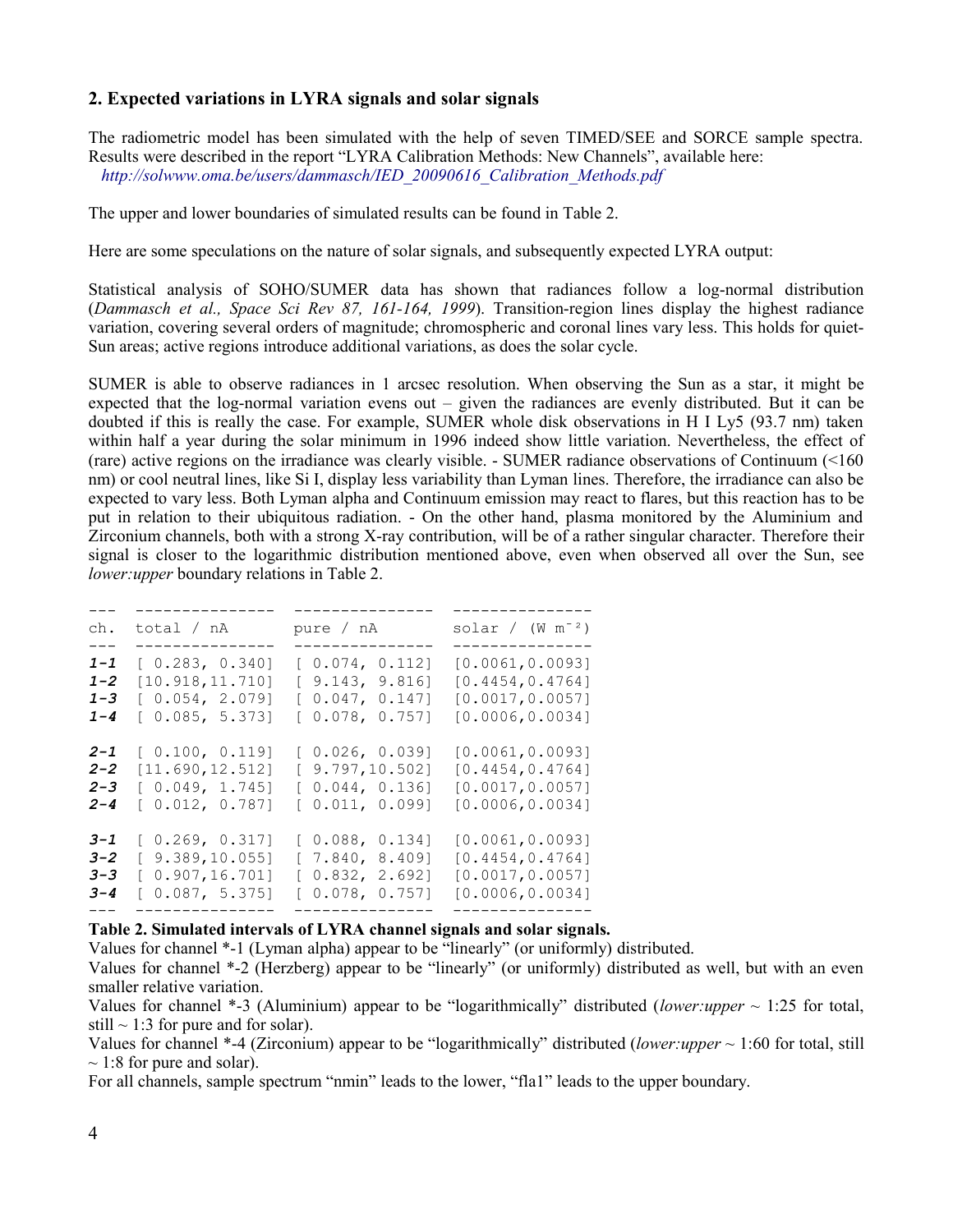How can *extended intervals* be calculated that contain – with some safety – the majority of signals to be expected, once LYRA is in space? It appears not recommendable to calculate standard deviations from just seven data points, of which several are even from the same day.

For channels 3 and 4, TIMED/SEE observations were used. SEE observes the Sun for about 3 minutes per orbit of 97 minutes, thus approx. 14 to 15 times per day. Here, Level3A data were used that are not averaged over the day and have no flares removed. - For channels 1 and 2, SORCE observations were used. SORCE also performs observations in the order of minutes, but the data used here were averaged over the day.

To give an impression about the daily variation, SORCE data averages were multiplied with SEE relative variations of the Lyman-alpha range for channel 1, and with variations of a proxy range (173-193 nm) for channel 2, since the Herzberg range (200-220 nm) is not observed by SEE.



**Figure 1:** Shown is the daily irradiance development (partially simulated), for the "maximum" observation (thick, above) of 28 Oct 2003, including an X17 flare, and for the "minimum" observation (thin, below) of 29 Jun 2008. Channels 1 and 2 are on a linear scale, channels 3 and 4 on a logarithmic scale. The full irradiance ranges displayed per channel are the extended intervals as selected below (cf. Table 3, "solar" columns). The dashed lines demonstrate the interval calculated with the radiometric model (cf. Table 2).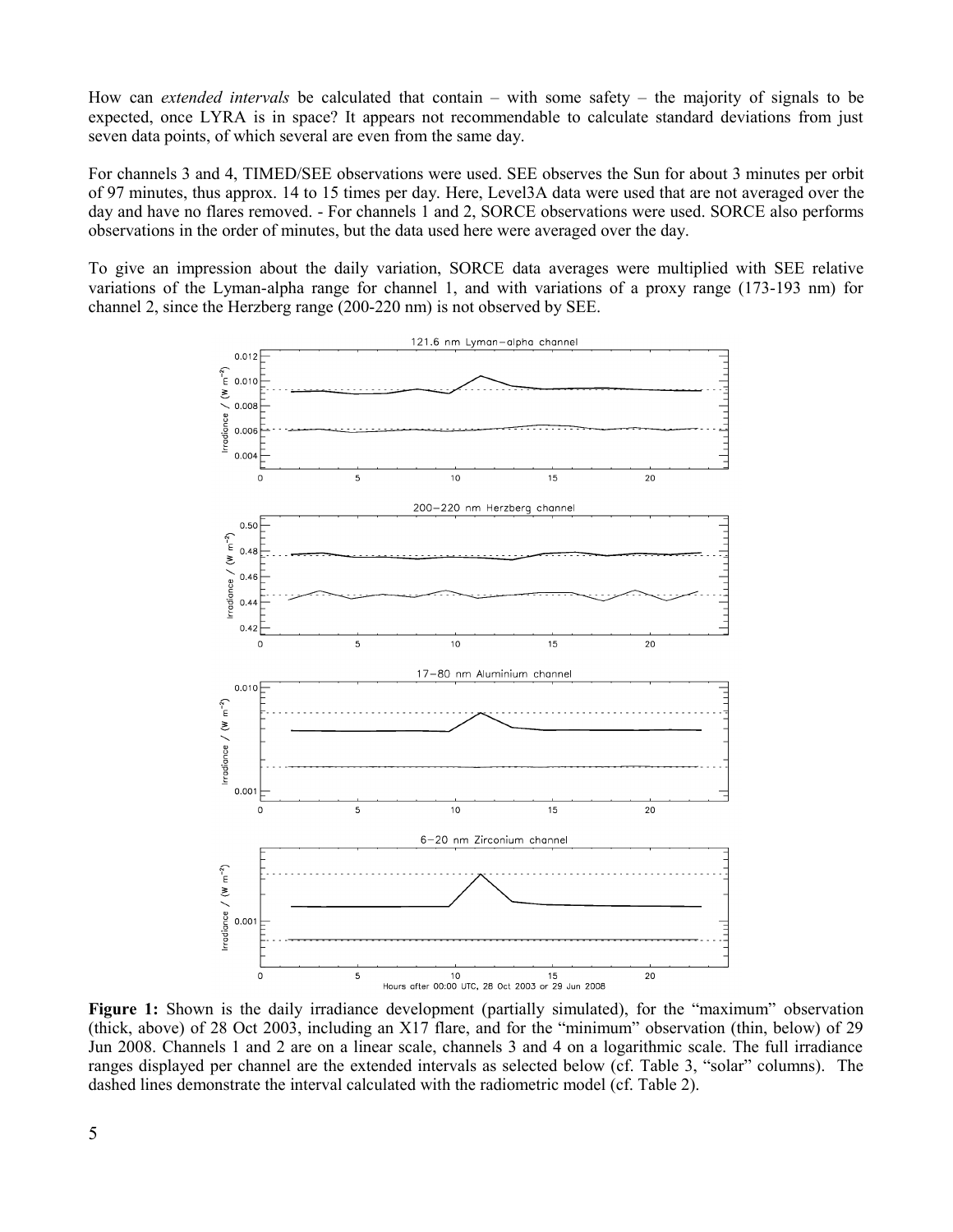Next, the estimation of extended intervals shall be described in detail.

Channel  $*$ -1 (Lyman alpha): The pure signal and the solar signal vary less than *lower:upper*  $\sim$  1:2. The total signal consists of approx. 60-80% contamination from longer wavelengths which varies even less. The lower Lyman-alpha boundary stems from a solar-minimum spectrum of 2008. Spectra from a more active time in 2003 lead to  $\sim$  50% higher signals without flares; a major flare adds another amount of  $\sim$ 25%. At this stage it must also be noted that larger variations are possible in LYRA data than for SORCE or SEE, since LYRA's integration time is rather in the order of seconds than minutes. - Therefore, to estimate a safe interval of values to be expected, it is suggested to triple the observed interval, symmetrically around its center. In other words, the interval observed between SORCE minimum and maximum is appended above the maximum and below the minimum: e.g., the 0.0032 interval [0.0061,0.0093] becomes the 0.0096 interval [0.0029,0.0125], compare the last columns called "solar / (W  $m^{-2}$ )" of channel  $*$ -1, in Table 2 and 3.

Channel \*-2 (Herzberg): As mentioned, the longer-wavelength signal varies, relatively, even less. Again, to estimate a safe interval of values to be expected, it is suggested to triple the observed interval, symmetrically around its center.

Channel  $*$ -3 (Aluminium): The total signal contains a possible contamination, basically from the very short (  $\leq$  5) nm) X-ray range. This contamination ranges from  $\sim$ 10% (quiet) to  $\sim$ 90% (flare), thus the larger variation within the total signal ( $\sim$  1:25) as compared to the pure and solar signal ( $\sim$  1:3). Due to this "logarithmic" distribution, it is suggested to limit an extended interval below with half the minimum and above with twice the maximum sample values.

Channel \*-4 (Zirconium): After re-definition, the total signal also contains a possible contamination, basically from the very short (  $\leq$  2 nm) X-ray range. This contamination also ranges from  $\sim$ 10% (quiet) to  $\sim$ 90% (flare), thus the larger variation within the total signal ( $\sim 1:60$ ) as compared to the pure and solar signal ( $\sim 1:8$ ). Due to this "logarithmic" distribution, it is again suggested to limit an extended interval below with half the minimum and above with twice the maximum sample values.- See Table 3 and Figure 1.

| ch.                                                 | total / nA                                                                                       | pure / nA                                                              | solar / $(W m-2)$                                                                              |
|-----------------------------------------------------|--------------------------------------------------------------------------------------------------|------------------------------------------------------------------------|------------------------------------------------------------------------------------------------|
| $- - -$<br>$1 - 1$<br>$1 - 2$<br>$1 - 3$<br>$1 - 4$ | . _ _ _ _ _ _ _ _ _ _<br>[0.226, 0.397]<br>[10.126, 12.502]<br>[0.027, 4.158]<br>[0.042, 10.746] | [0.036, 0.150]<br>[ 8.470, 10.489]<br>[0.023, 0.294]<br>[0.039, 1.514] | ______________<br>[0.0029, 0.0125]<br>[0.4144, 0.5074]<br>[0.0008, 0.0114]<br>[0.0003, 0.0068] |
| $2 - 1$<br>$2 - 2$<br>$2 - 3$<br>$2 - 4$            | [0.081, 0.138]<br>[10.868, 13.334]<br>[0.024, 3.490]<br>[0.006, 1.574]                           | [0.013, 0.052]<br>[9.092, 11.207]<br>[0.022, 0.272]<br>[0.005, 0.198]  | [0.0029, 0.0125]<br>[0.4144, 0.5074]<br>[0.0008, 0.0114]<br>[0.0003, 0.0068]                   |
| $3 - 1$<br>$3 - 2$<br>$3 - 3$<br>$3 - 4$            | [0.221, 0.365]<br>[8.723, 10.721]<br>[0.453, 33.402]<br>[0.043, 10.750]                          | [0.042, 0.180]<br>[7.271, 8.978]<br>[0.416, 5.384]<br>[0.039, 1.514]   | [0.0029, 0.0125]<br>[0.4144, 0.5074]<br>[0.0008, 0.0114]<br>[0.0003, 0.0068]                   |

#### **Table 3. Extended intervals of LYRA channel signals and solar signals.**

Channel \*-1 (Lyman alpha): All intervals are tripled around their center.

Channel \*-2 (Herzberg): All intervals are tripled around their center.

Channel \*-3 (Aluminium): All intervals are extended to 50% of the *lower* and 200% of the *upper* limit.

Channel \*-4 (Zirconium): All intervals are extended to 50% of the *lower* and 200% of the *upper* limit.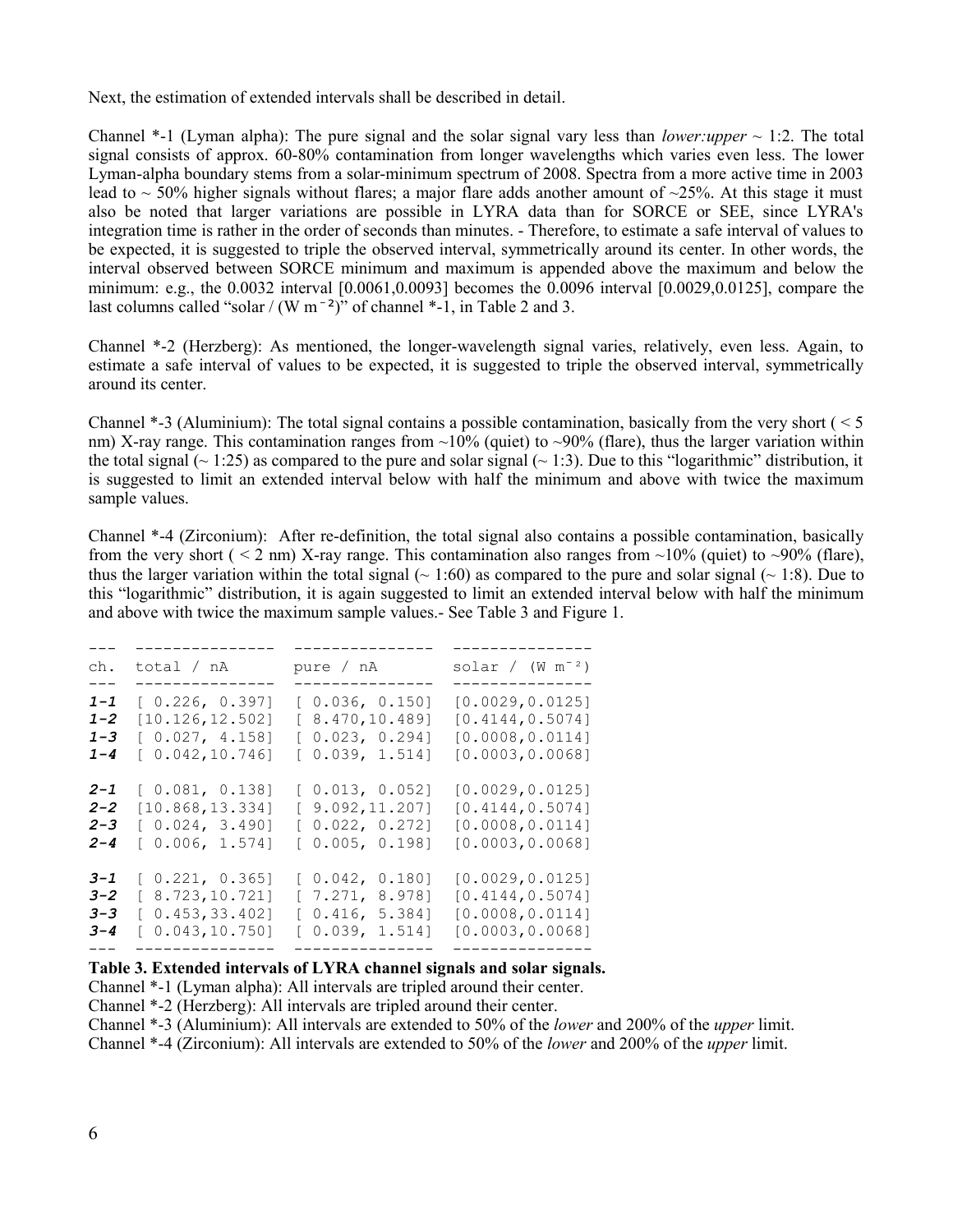Outside the simulated intervals, the solar values will be calibrated by linear extrapolation. Thus they are less safe and will receive a warning code (see next section).

To demonstrate that the interval choices are reasonable, time series from the SORCE and TIMED/SEE instruments are presented below in Figure 2. The data between 2003 and 2008 are used here as a plausibility check.

The Level3A data browser for SEE data can be found at their website:  *[http://lasp.colorado.edu/see/see\\_data.html](http://lasp.colorado.edu/see/see_data.html)*

The data browser for SORCE can be found on their website: *[http://lasp.colorado.edu/sorce/sorce\\_data\\_access/](http://lasp.colorado.edu/sorce/sorce_data_access/)*



**Figure 2: Series of SORCE and TIMED/SEE data comparable to LYRA channels \*-1, \*-2, \*-3, \*-4.** For the Lyman-alpha channel \*-1, the majority of data fall within the 0.0060-0.0100 range. For the Herzberg channel \*-2, the majority of data fall within the 0.4400-0.4800 range. Not considering the zero measurements, the values corresponding to the Aluminium channel \*-3 fall within a 0.0010-0.0060 range. Likewise, the values corresponding to the Zirconium channel \*-4 fall within 0.0005-0.0045. So all sample and extended intervals appear plausible. - Values are in W/m².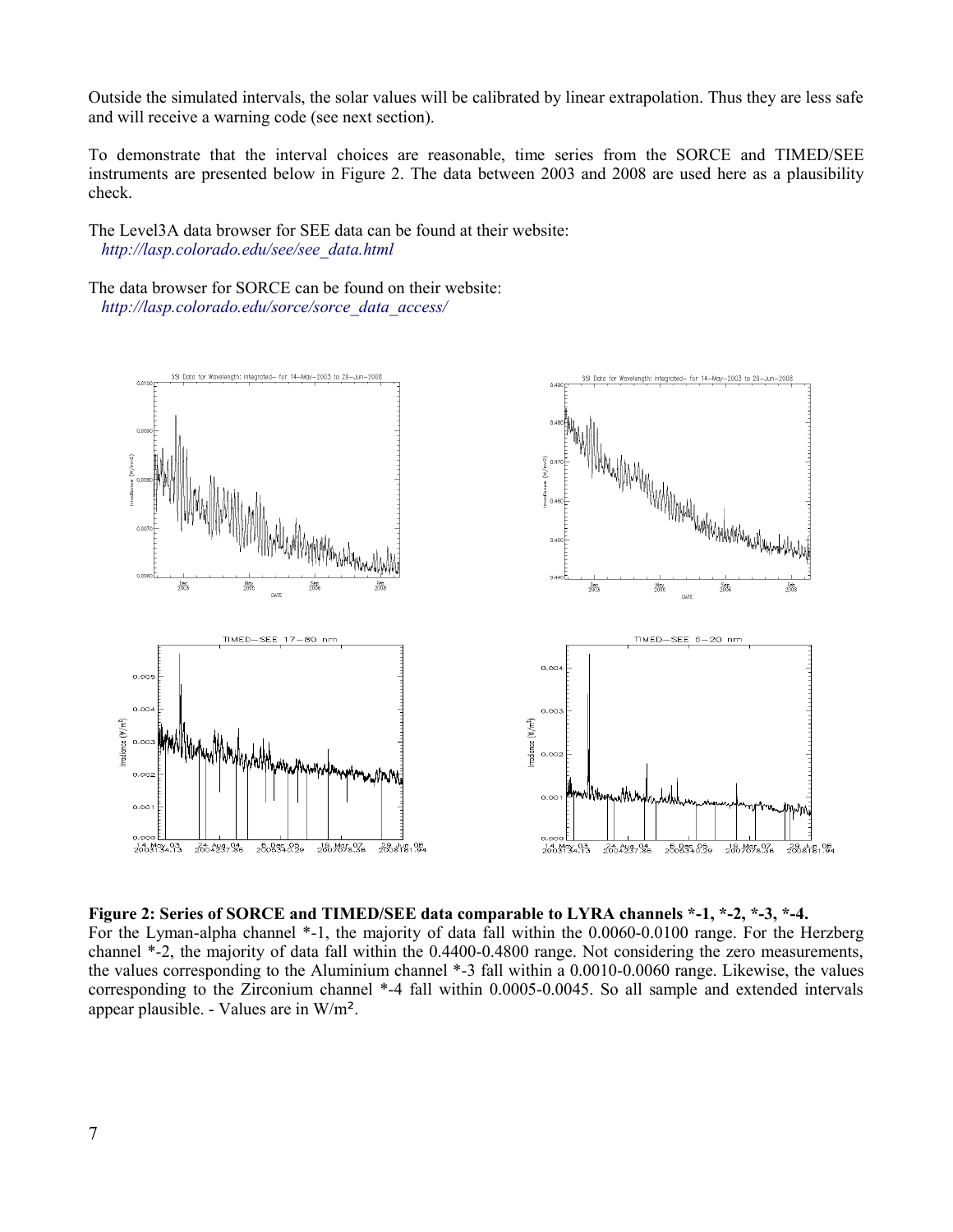# **3. Software and warning flags**

The following warning flags are suggested to go along with published calibrated solar values - either for a certain time during commissioning, more probably as a permanent feature within Lev2 and Lev3 FITS files. Together with a "no warning" flag (W:0) they will correspond to different levels of trust (e.g., error percentages).

| $W:0$ – total and solar signal inside sample interval (Table 2)   | - safe value with nominal uncertainty |
|-------------------------------------------------------------------|---------------------------------------|
| $W:1$ – total or solar signal outside sample interval (Table 2)   | - unsafe extrapolated value           |
| $W:2$ – total or solar signal outside extended interval (Table 3) | - implausible extrapolated value      |
| W:3 – total or solar signal $\leq 0$ or $>999$                    | $-$ impossible value                  |

Eventually, there will be a four-digit "warning" string (or "reliability" code) in each line of a Lev2 or Lev3 "standard" data file, printed at the side of the four columns with the calibrated values from the four channels, like, e.g., *2100*, meaning that channel \*-1 is outside the extended interval, channel \*-2 is outside the sample interval but inside the extended interval, and channels \*-3 and \*-4 are safely inside the sample interval. - In the end, this warning string will become a five-digit string, because it will be preceded by one digit that denotes the reliability of the time-stamp interpolation (TBD).

At the end of this report, three sets of data for the three LYRA heads are presented (Figures 3a, 3b, 3c). The examples correspond to the FITS file presented in the report *Introduction to LYRA FITS Files, [http://solwww.oma.be/users/dammasch/IED\\_20090803\\_LyraFitsIntroductionExample.pdf](http://solwww.oma.be/users/dammasch/IED_20090803_LyraFitsIntroductionExample.pdf)*

The data (lines 1-2496 for head 1 in Figure 3a, lines 2497-4992 for head2 in Figure 3b, lines 4993-7488 for head 3 in Figure 3c) cover the extended interval of the LYRA total signal from minimum to maximum in 2495 equal steps, where channels \*-1 and \*-2 are on a linear scale, and channels \*-3 and \*-4 are on a logarithmic scale. The dotted lines mark the safe intervals (W:0 inside, W:1 outside; W:2 would be outside these figures), both for total LYRA signal and solar signal; the (up to seven) different values from LYRA radiometric model simulations with TIMED/SEE and SORCE sample spectra are marked with squares.

Compared to earlier versions, there are no more dubious data points, and the calibration curves are monotonic. The sudden slowdown of the nominal solar signal in channel \*-3 and \*-4, relative to the total LYRA signal, is caused by the onset of flares and the corresponding contamination due to SXR wavelengths; the highest two values (squares) are from flare spectra.

Please note that - while the structure of all three figures is identical – it is the intervals of the LYRA total signal that vary; this is caused by the different responsivities due to the different technical components of the channels (e.g. silicon or diamond detector, thickness of filters).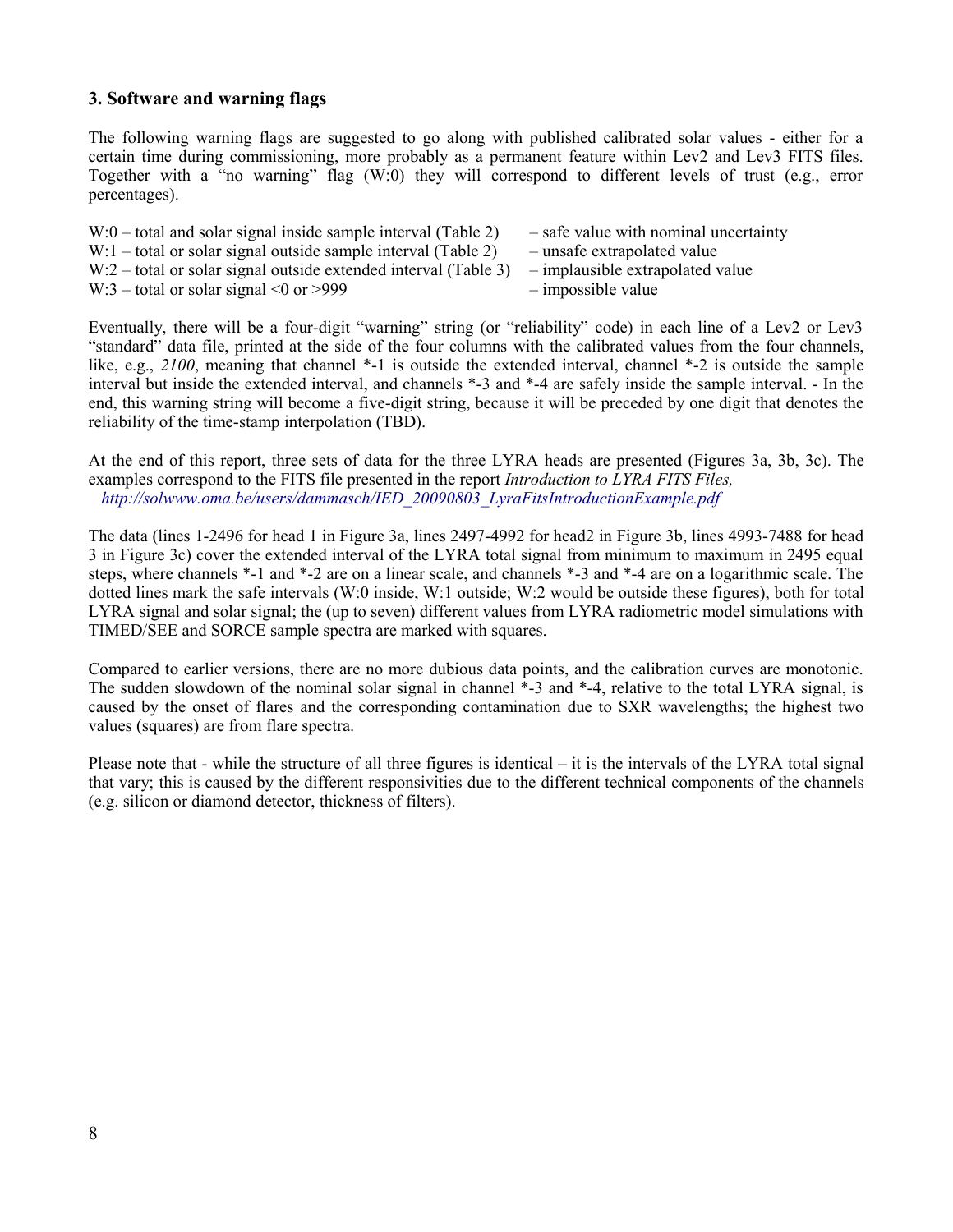

Figure 3a. Input to Lev2 FITS file (converted to nA) vs. output from Lev2 FITS file (in W/m<sup>2</sup>), simulated for LYRA head 1.

(To make these figures comparable with figures in the *LYRA Calibration Methods* report, as well as to Tables 2 and 3 above, total signals are not shown in frequencies - which is the real input from Lev1 to Lev 2 - but in detector currents.)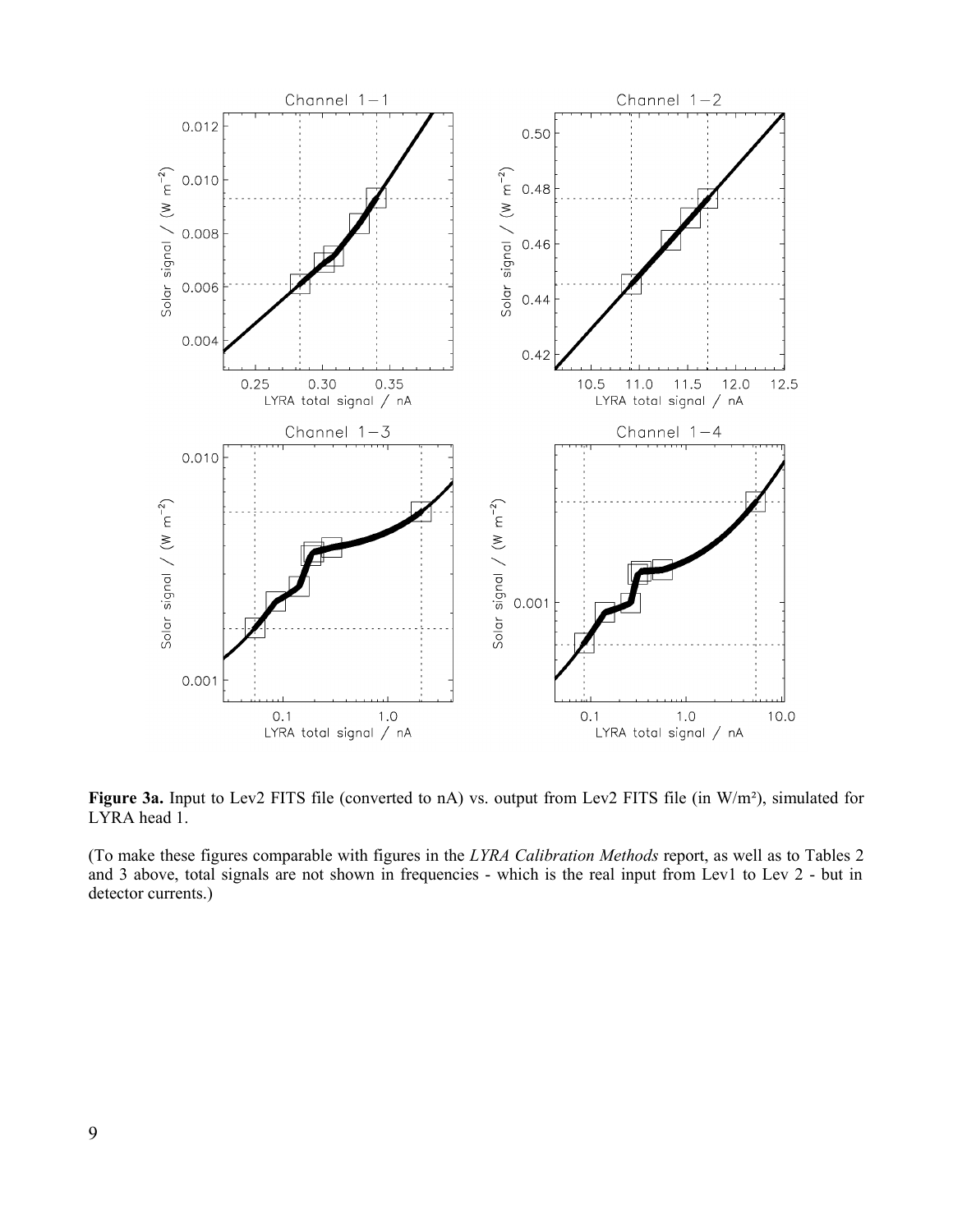

Figure 3b. Input to Lev2 FITS file (converted to nA) vs. output from Lev2 FITS file (in W/m<sup>2</sup>), simulated for LYRA head 2.